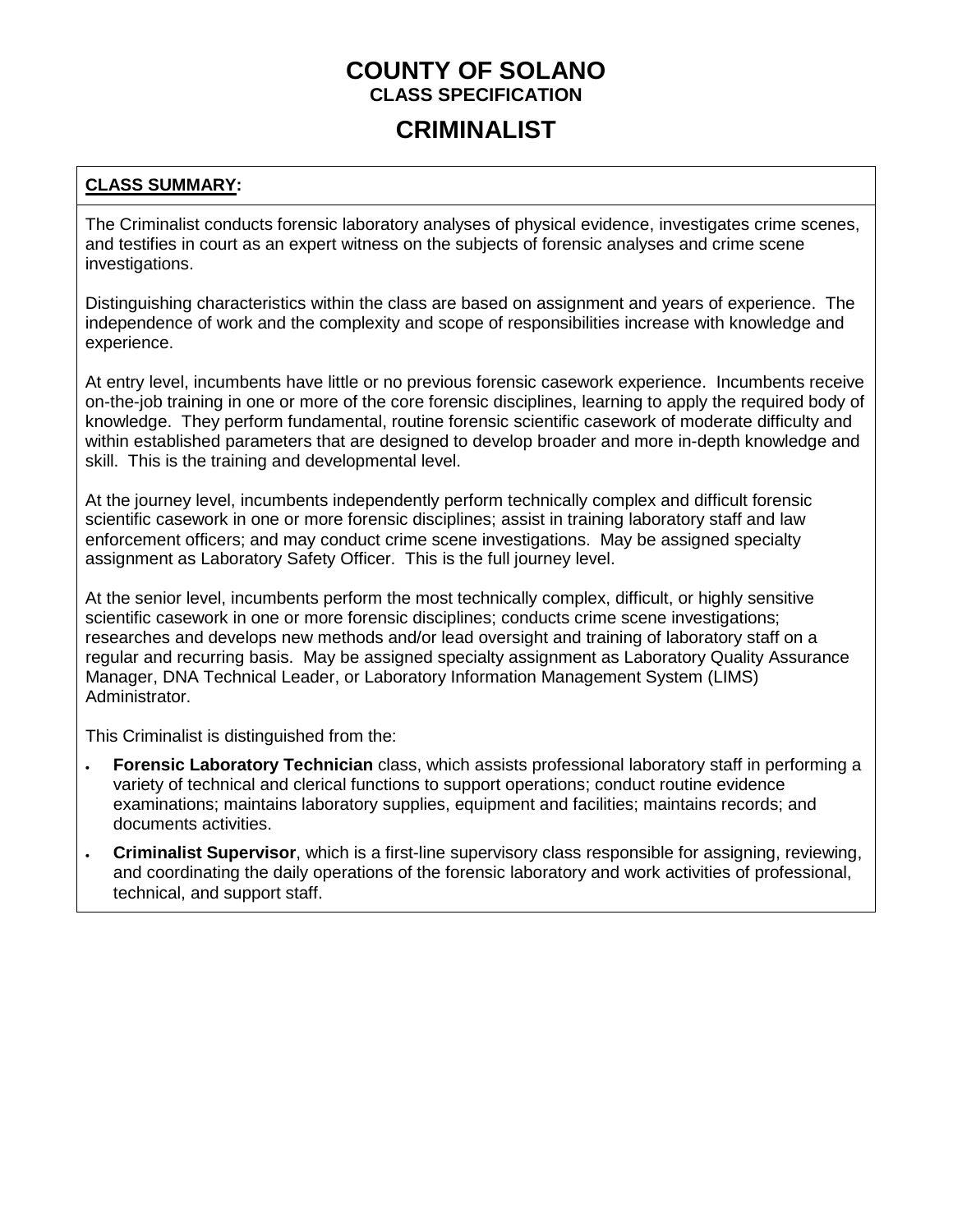## **CRIMINALIST**

### **ESSENTIAL DUTIES**:

This class specification represents the core areas of responsibilities; specific position assignments will vary depending on the needs of the department.

Performs physical and chemical examinations of physical evidence using quantitative and qualitative laboratory techniques, procedures, and approved protocols.

Evaluates nature, origin, and significance of evidence in criminal cases in the laboratory and in the field.

Makes accurate observations regarding examinations.

Maintains chain of custody and integrity of evidence.

Prepares detailed notes and comprehensive written reports regarding examinations.

Presents fair and impartial court testimony concerning findings as established by laboratory analyses and practices and interprets findings as a qualified expert witness.

Maintains laboratory equipment, instruments, and work areas.

Provides training, guidance, and technical assistance to laboratory staff, law enforcement personnel, and other users of laboratory services in collecting, preserving, analyzing, and interpreting physical evidence.

Researches technical journals, textbooks, chemical manuals, and other source materials to determine the best methods of performing analytical testing.

Performs other duties of a similar nature and level as assigned.

### **Training And Experience:**

Bachelor's degree from an accredited college or university with a major in chemistry, forensic chemistry/science, biochemistry, toxicology, criminalistics, or a closely related physical or natural science field that included 20 semester / 30 quarter units of general chemistry, organic chemistry (two courses), quantitative techniques, and laboratory sections;

and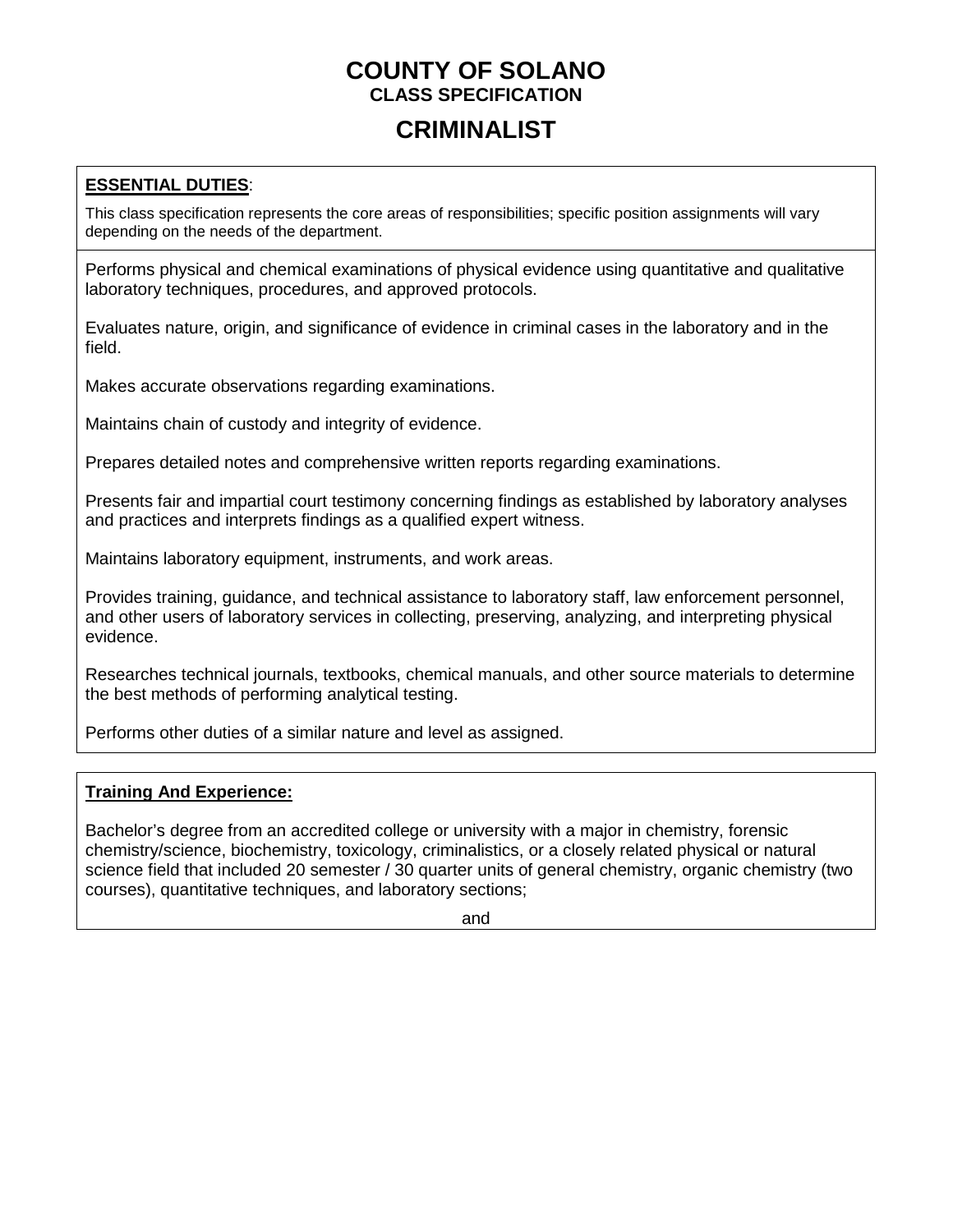## **CRIMINALIST**

### **Training And Experience:** (Continued)

At entry level requires: No experience

At journey level requires: Two years of full-time directly related experience in a class comparable to Solano County's Criminalist.

At senior level requires: Four years of full-time directly related journey-level experience in a class comparable to Solano County's Criminalist in one of the following areas: firearms and tool mark comparisons; forensic biology/DNA, trace and impression evidence examinations, drug analysis, and/or forensic alcohol or toxicology.

- **Note A:** Master's degree or higher in one of the scientific fields noted above is desirable and may be substituted for one year of the required experience.
- **Note B:** Assignment as a DNA Technical Leader requires three years of forensic DNA analysis experience.

#### **Licensing/Certification Requirements:**

- Employees conducting forensic alcohol analyses must be eligible to conduct such work as specified by the State of California at the time of appointment
- California Driver's License, Class C
- Some positions may require a Forensic Alcohol Supervisor certification issued by the California Department of Health Services.

### **Knowledge of:**

At entry:

- Principles of scientific methodology
- Principles of chemistry, biology, biochemistry, physics, physiology, and statistics as related to analytical laboratory work
- Laboratory safety precautions and procedures
- Standard office procedures, practices, equipment, personal computers and software
- Methods, techniques, materials, operations, equipment, apparatus, and automated systems used in a modern crime laboratory
- Principles and techniques of quality control and quality assurance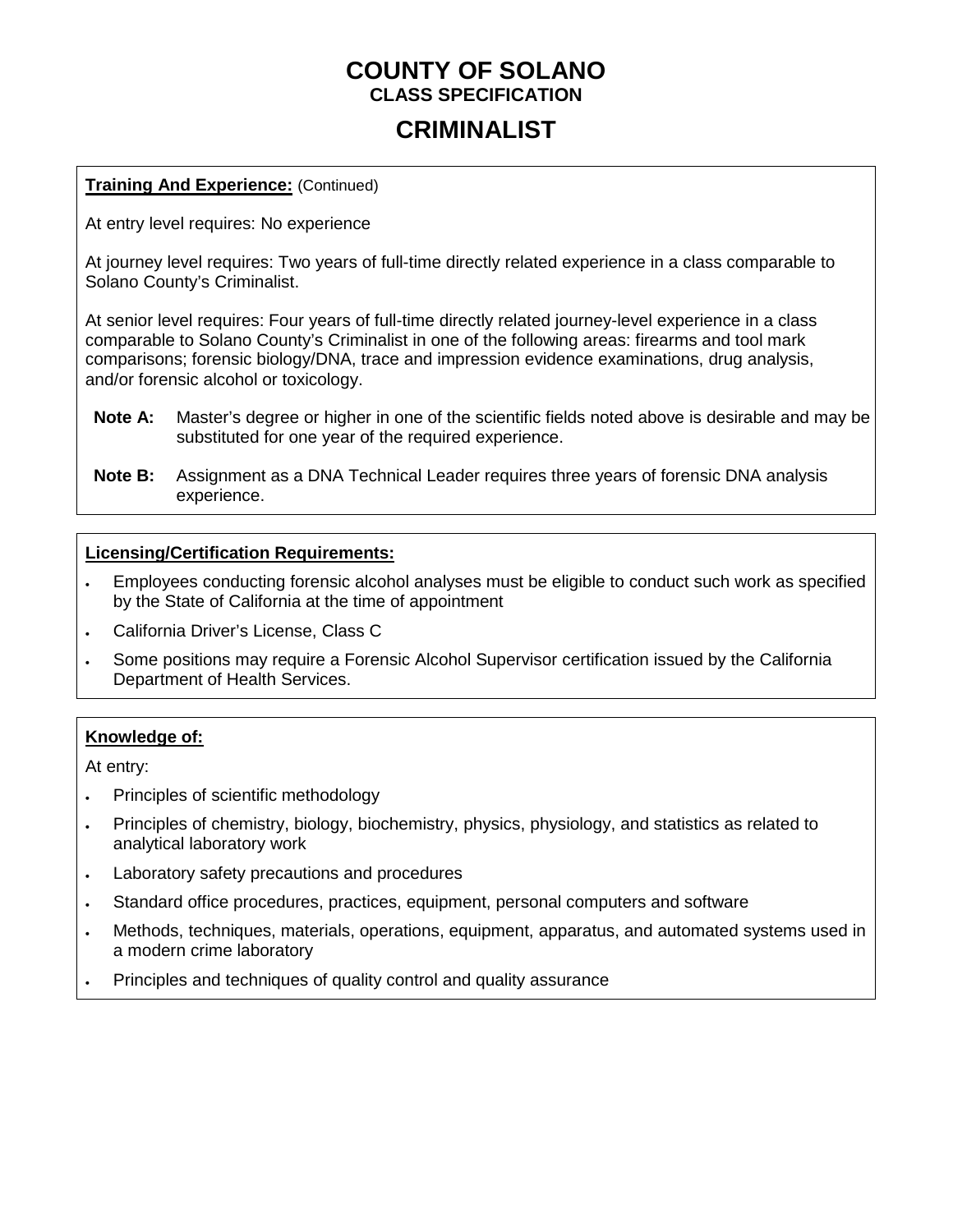# **CRIMINALIST**

### **Knowledge of:** (Continued)

Additionally at journey:

- Applicable federal, state, and local laws, codes, rules, regulations, and statues
- Common types of evidence such as narcotics, toxins, trace evidence, firearms, and biological evidence
- Laws of evidence, criminal procedures, courtroom procedures and testimony
- Current trends in forensic science, including recent court decisions and legislative developments

Additionally at senior:

- Principles, procedures, and techniques of modern forensic and criminal investigation, identification, and analyses
- Firearms and tool mark comparisons
- Forensic biology/DNA
- Trace and impression evidence examinations
- Drug analysis
- Forensic alcohol or toxicology
- Principles of leadership and supervision

### **Skills in:**

At entry:

- Preparing reports, records, correspondence, statistical documentation, and other written materials
- Adhering to established codes of ethics
- Working under physical and mental pressure and in potentially hazardous situations and environments
- Establishing and maintaining constructive and cooperative relationships with those contacted in the course of work; demonstrating tact, diplomacy, patience, and compassion
- Performing a variety of chemical, instrumental, and forensic laboratory analyses in accordance with prescribed procedures
- Using computers and software office and scientific applications
- Working under pressure to meet timelines and handling multiple and changing priorities; prioritizing and coordinating project timelines and schedules